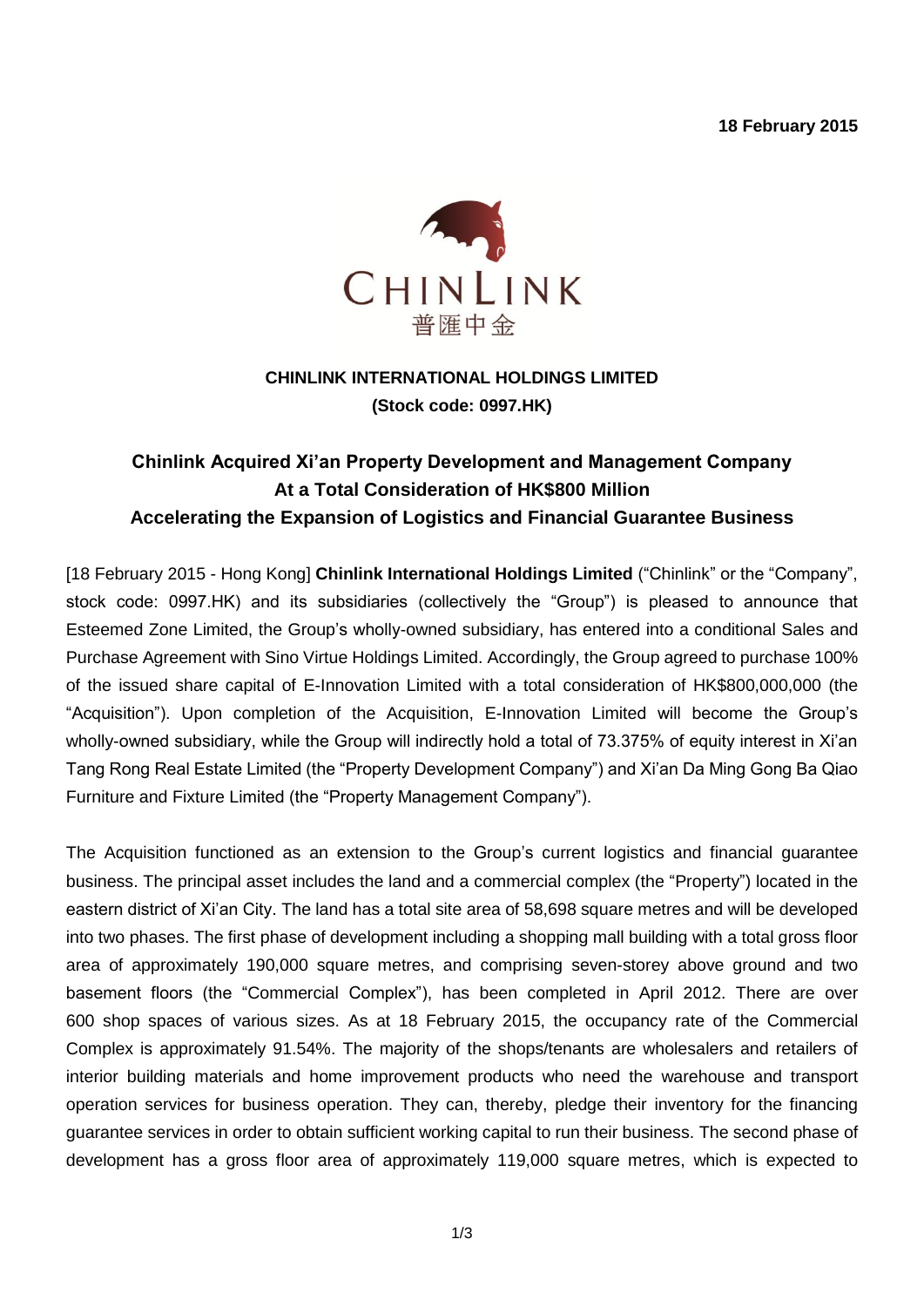commence in the second quarter of 2015 and be completed in the second quarter of 2016. The Group plans to develop a new integrated commercial complex comprising a shopping mall, apartments and carparks to serve customers' needs. The shopping mall will be an extension of the existing Commercial Complex targeting customers as those of the existing Commercial Complex. The Group's current intention is to retain the commercial complex for lease to generate rental income. In the future, the Group may also consider to sell certain portion of the commercial complex.

The Property is located at one of the most prosperous districts in Xi'an City, the capital city of Shaanxi Province. Riding on the high economic growth driven by the PRC's continuous emphasis on the development of northwestern China, the New Silk Road Economic Belt Programme and the growing urbanisation of the surrounding regions, the Group considers that the Commercial Complex can be further developed into a leading base in Xi'an City for wholesale distribution and retail of interior building materials, home improvement and furnishing products. Moreover, the Group plans to upgrade the Commercial Complex by introducing new international reputable branded product distributors and optimise the tenant mix to enhance its market status and earning potential. On the other hand, in line with the Group's new array into e-commerce operation, certain area of the Commercial Complex will be converted into an Online to Offline platform, acting as a showcase window to improve online customers' experience and engagement, and to create new sales channel for the tenants of the Commercial Complex.

The Group currently provides integrated logistics services to clients in the trade and distribution centres for building materials and home furnishing products in Xi'an, in which services are supported by the Group's IT system including warehouse management system, transportation management system and logistics management system. In September 2014, the Group further launched iHome E-Commerce Platform to sell packaged interior fitting materials and furnishing products. The Group believes that the e-commerce platform not only can be complementary to the Group's logistics business, but also further contribute and broaden the Group's revenue. In addition, the Group's "Chinlink・Worldport" Integrated Logistics Park project (the "Chinlink · Worldport"), located in Baohe Logistics Zone, Hantai District, Hanzhong City, Shaanxi Province, China, had officially launched on 3 December 2014 and its first phase is scheduled to be in operation before the end of 2015. The Chinlink・Worldport will include a building material distribution and trade centre fully equipped with storage and truck loading facilities and other ancillary facilities, such as apartments, restaurants and office buildings. The Group is actively setting up bonded warehouses and supervised warehouses in the Chinlink・Worldport with supporting customs clearance service to handle import and export and bonded logistics. The Chinlink・Worldport and the Property will generate income from sales of properties, rental income, management fee income and logistics services income.